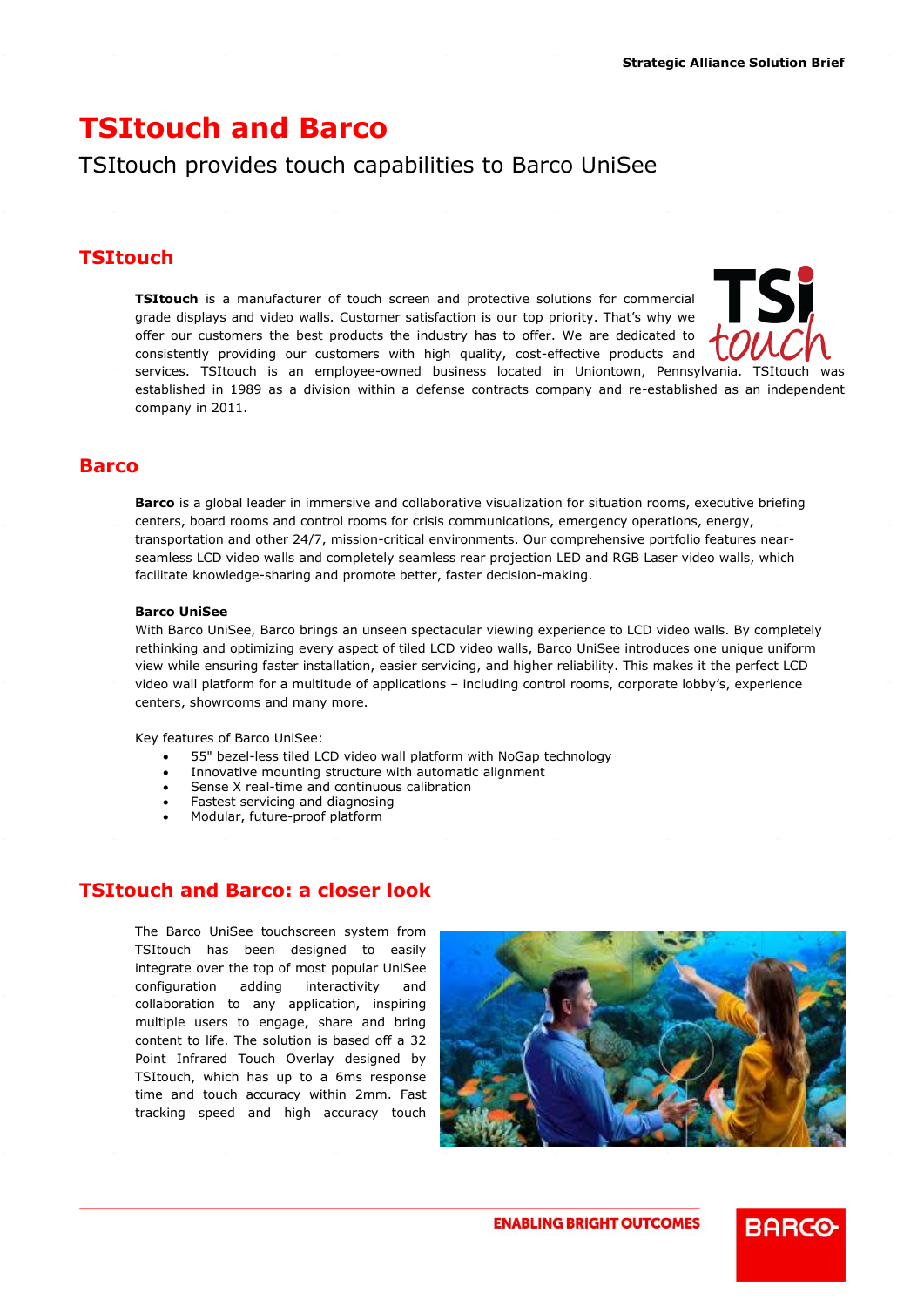engagement add to the already intuitive experience allowing for easy navigation of any multitouch application. Applications are endless with target sectors including command and control rooms, broadcast sets, corporate lobbies, exhibition sets, and retail. The Barco Unisee TSItouch screen adds a whole new dimension to your videowall visualization experience.

The touch screen system from TSItouch is compatible with both landscape and portrait oriented UniSee video wall configurations. The TSItouch system is compatible with any landscape mounted video wall configuration at a maximum of 2 displays high and at a maximum of a 500" diagonal. For portrait mounted video walls, the TSItouch system is compatible with any configuration at a maximum of 1 display high with a maximum of a 500" diagonal.





3x2 Barco UniSee with touch overlay 1/4" glass touch panes on Barco UniSee

**BARGO** 

# **Benefits**

- **Fast and accurate touch action** The 32 Point Infrared Touch Overlay provides 6-16ms response time and a +/- 2mm touch accuracy.
- **Intuitive in use**  Natural access to content and application with multitouch and multiple user input, supporting collaborative engagement and accelerating visualization outcomes.
- **Durable and protected**  The full steel chassis provides heavy protection to the sides and outer corners of the video wall displays. Combined with clear tempered safety glass, the bezel provides a high level of protection to the video wall displays.
- **Easy screen access** Protective glass may be removed modularly to access the displays behind each piece, in the case of monitor failure.
- **24/7 reliability**  The UniSee TSItouch screen is built to last and more than capable of resisting the demands of any heavy use environment.